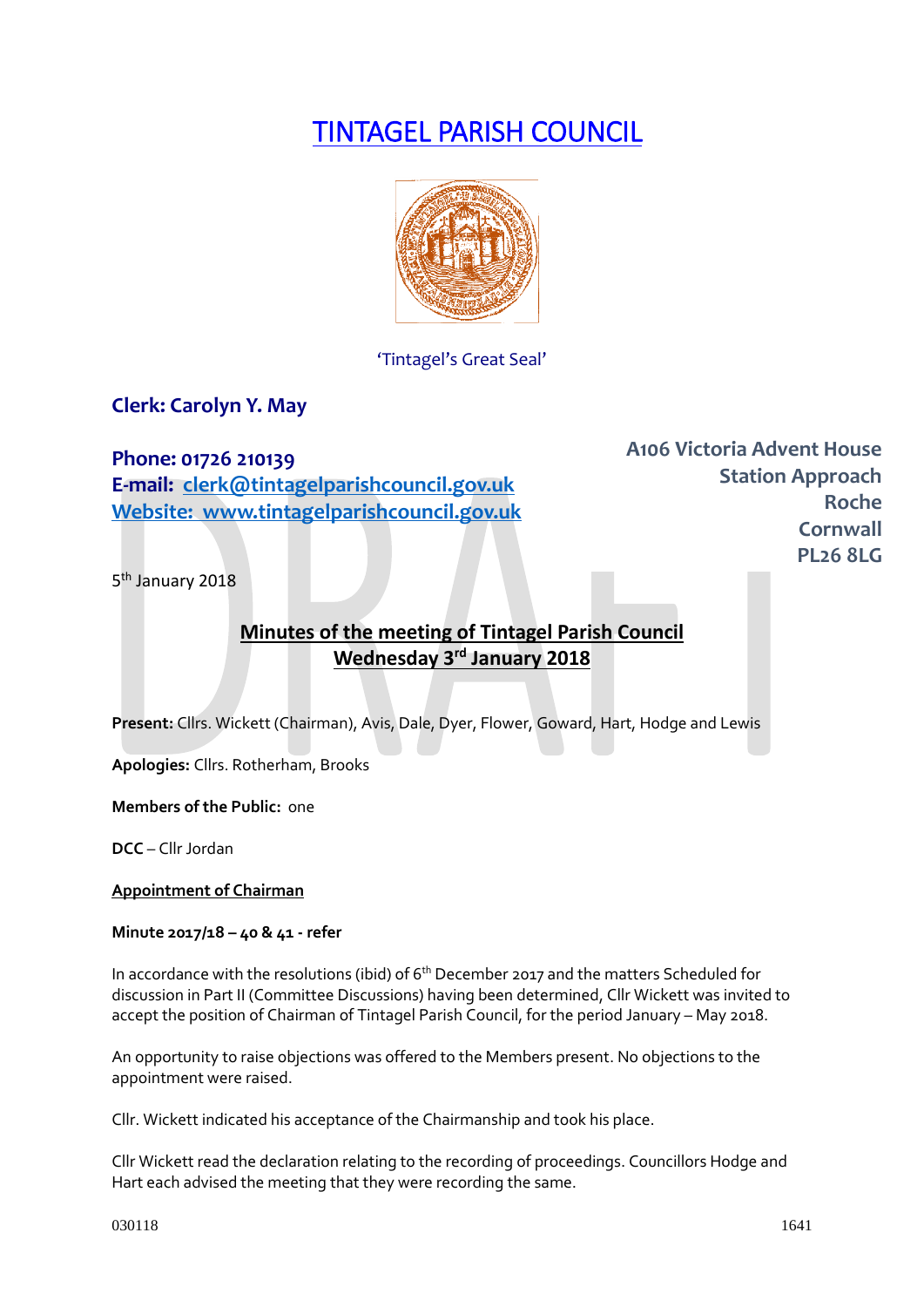#### **Declaration of Interest**

Cllr. Hart declared an interest in Planning Application 17/08896;

#### **Chairman's Welcome**

Councillor Wickett welcomed two new Members to the Parish Council. Cllr. Jane Avis and Cllr. John Lewis. Both Members were co-opted to the Parish Council, following interviews held on 6<sup>th</sup> December 2017.

#### **Invitation to members of the public to speak prior to the meeting**

**Cllr Jordan** advised the meeting that he had received a response from Cornwall Council, in relation to his communication about the proposed Council Tax increase. He stated that the Unitary Authority was now intent on raising the Council Tax by 5.9% (1% higher than originally proposed). Cllr Jordan stated that the increase would hit the poorest in society the hardest. He alluded to the number of employees retained by Cornwall Council; the proposed increase in rates of pay for employees and offered a comparison between Cornwall Council employee numbers and that of Plymouth City Council.

Cllr Jordan advised the meeting that the proposed CT rise and employee numbers are being 'looked into' by the Conservative Group at Cornwall Council, as is the Pension Deficit issue. Scott Mann (MP) is also being appraised of the situation.

Cllr Jordan raised the issue of the 'pop-up' sites, stating that these were planned across the county. He is to attend the next Bude Network meeting on 8<sup>th</sup> January 2018, where Oliver Jones and Geoff Brown (Cornwall Council) will be in attendance. Cllr Jordan intends to enquire if there is to be any reduction in the business rates for permanent businesses, affected by the pop-up businesses.

Cllr Wickett raised the issue of the ongoing development at the Engine House (Kudvah). Cllr Jordan stated that he had received no correspondence from Cornwall Council Planning on the matter but that he would make enquiries.

#### **AGENDA**

#### **To Approve the Minutes of the previous meeting on the 6 th December 2017, plus matters arising**

Members considered the draft Minutes provided for the meeting of the 6<sup>th</sup> December 2017. The following observations being made:

| <b>Page Number</b> | <b>Comment/ Response</b>                                                   |
|--------------------|----------------------------------------------------------------------------|
| 1635               | Cllr Hodge raised a query in relating to the voting process, asking if the |
|                    | vote was accurate. The Clerk stated that it had been. No other matter was  |
|                    | raised.                                                                    |
| 1636               | Nil                                                                        |
| 1637               | Nil                                                                        |
| 1638               | Nil                                                                        |
| 1639               | Nil                                                                        |
| 1640               | Cllr Hart stated that there were five Members of the Parish Council who    |
|                    | were required to leave the Chamber during Part II deliberations. One       |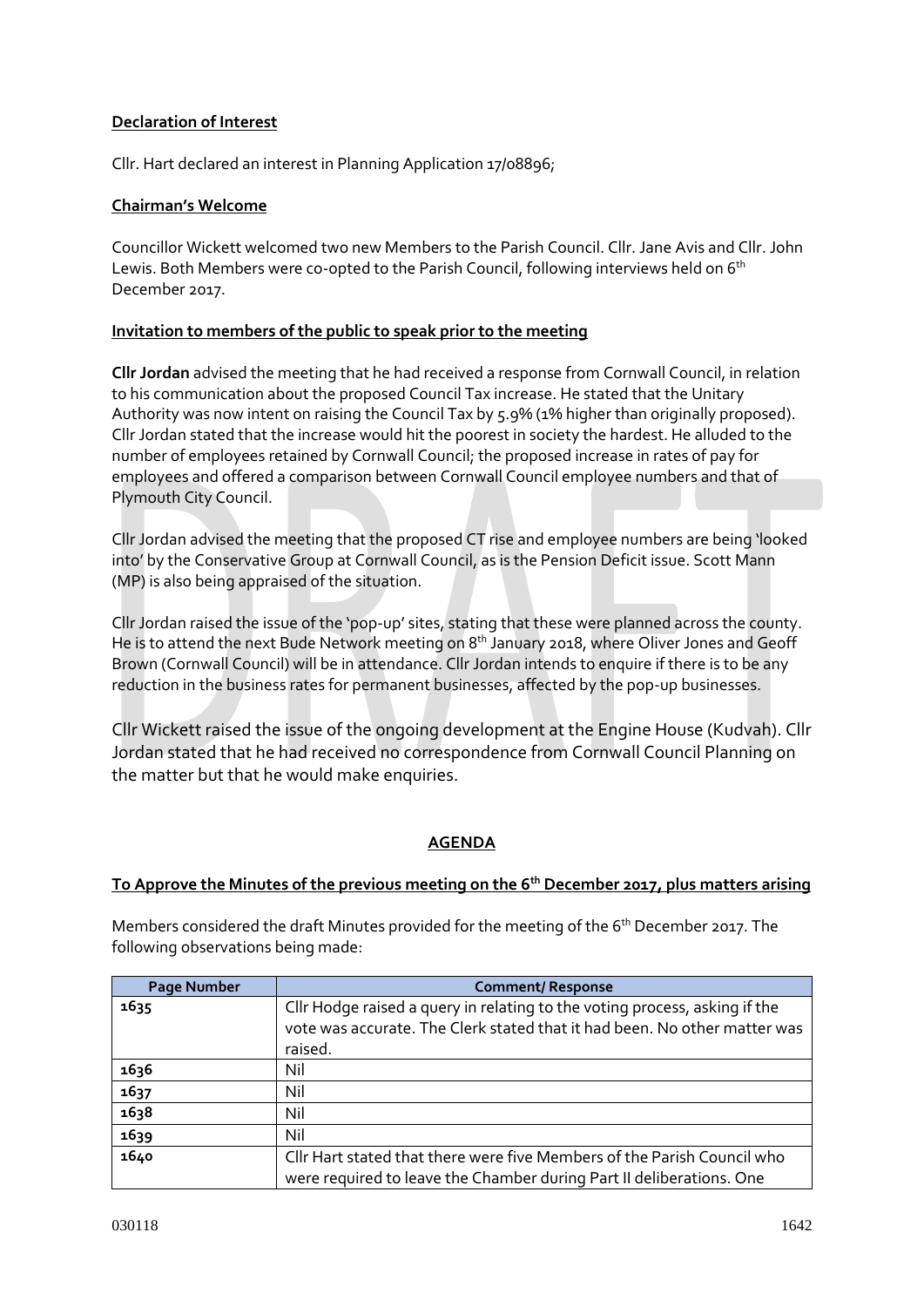| Member had recorded the discussions but that the Member had not been             |
|----------------------------------------------------------------------------------|
| identified. Cllr Hart stated that the Member should be named in the              |
| Minutes for the 6 <sup>th</sup> December 2017. Cllr Hodge stated that he did not |
| object to being named and that he had 'inadvertently' recorded the               |
| discussion.                                                                      |

#### **Minute 2017/18 – 52**

It was **proposed** by Cllr Hart, **seconded** by Cllr Dyer and RESOLVED that Cllr Hodge, the person who had recorded the confidential discussions should be named in the Minutes for the 6<sup>th</sup> December 2017.Six (6) Members in favour, two (2) Members against and one abstention. **Carried.**

#### **Minute 2017/18 – 53**

It was **proposed** by Cllr Goward, **seconded** by Cllr Dyer and RESOLVED that, subject to the amendment referred to at Minute 2017/18 – 52 (ibid), the Minutes for the  $6<sup>th</sup>$  December 2017 should be signed as a true record of the meeting. Eight (8) Members in favour, one (1) abstention. **Carried.**

#### **Planning Applications**

#### **Minute 2017/18 – 54**

| Reference      | PA17/08896                                                                             |
|----------------|----------------------------------------------------------------------------------------|
| <b>Address</b> | Strand House (formerly Challoch) Trelake Lane, Treknow Tintagel<br>Cornwall PL34 oEN   |
| Proposal       | Retention of decking to front of the house and addition of glass<br><b>Ibalustrade</b> |

Members were advised that the property forms part of a Victorian Terrace. The presence of the decking is not in keeping with the area/ building and ruins the façade of the property.

It was **proposed** by Cllr Goward, **seconded** by Cllr. Flower and RESOLVED that the Parish Council would object to the application and request the removal of the structure. Six (6) in favour, two abstentions and one declared interest. **Carried.**

#### **Planning Decisions** – **Noted**

#### **Correspondence**

The Clerk read out a letter of thanks from the manager of Camelford Leisure Centre. Cllr Flower requested that the Clerk, again, requests the figure donated to the facility by Camelford Town Council.

#### **Accounts Payable**

The Clerk distributed an amended list of accounts payable.

Cllr Dyer alluded to the sum of £150.00, granted for the provision of refreshments at the TVC Christmas function. Cllr Dyer provided a comprehensive breakdown of all costs incurred, through the provision of receipts. The sum of £54.18 was returned to the Clerk.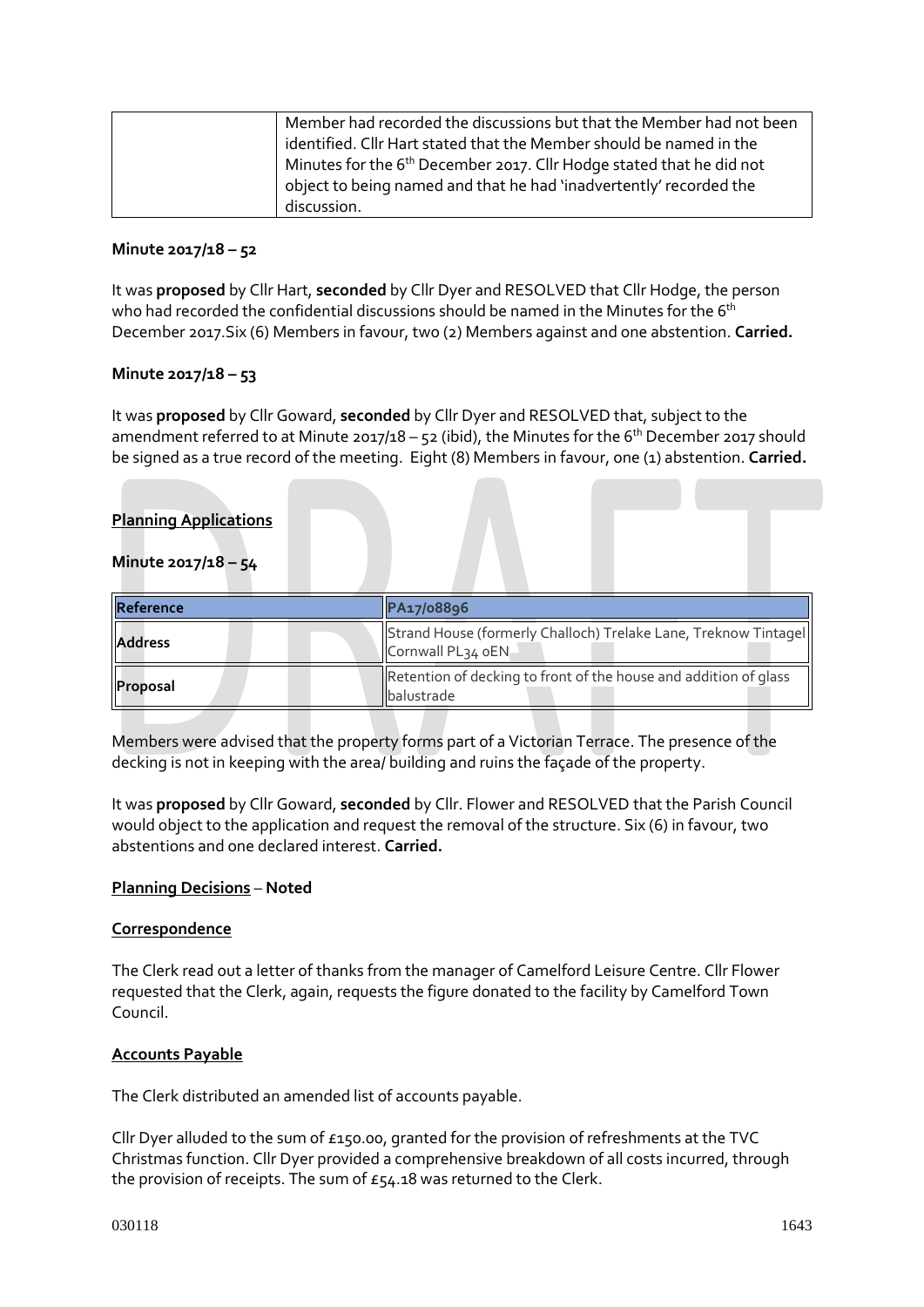Members were also provided with a statement of income from the public lavatories owned by the Parish Council. Members were pleased to note that the income from the same, between 1st March 2017 to 31<sup>st</sup> December 2017 totalled £11,971.55.

Cllr Dale enquired if the Trevena Square Lavatories could be opened for visitors to the village, during this Christmas holiday period. The Clerk advised that such an action would incur an additional charge for the Parish Council as the current contractual sum took the winter season closure of the facility into account. The Member than enquired if the disabled lavatories could be opened. Cllr Wickett advised that there were signs at the Trevena Square facilities, advising the public of the next closest lavatories (TVC). He added that, for the majority of the winter season, usage of the facilities at Trevena Square decreases substantially.

It was suggested that, should the Member wish the lavatories to remain open from the end of the 2018 summer season, he should raise the matter, as an agenda item, for discussion. Any proposal could then be voted upon and a budget to cover the additional opening times be agreed.

#### **Minute 2017/18 – 55**

It was proposed by Cllr Dyer, seconded by Cllr Goward and **RESOLVED** that the accounts be agreed. Eight (8) in favour and one (1) abstention. **Carried**

#### **Minute 2017/18 – 56**

It was **proposed** by Cllr Hart, **seconded** by Cllr Avis and RESOLVED that all account balances should be displayed on the monthly accounts document. All in favour. **Carried.**

#### **Audited Parish Accounts**

#### **Minute 2017/18 - 57**

It was **proposed** by Cllr Wickett, **seconded** by Cllr Dyer and RESOLVED that this matter should be deferred to the February 2018 meeting. And that the documentation should be provided early. All in favour. **Carried.**

#### **Updates**

#### **Trebarwith Strand – Cllr Hart**

Cllr Hart reported that he was still awaiting the final draft Lease from Cornwall Council Legal Department. This is expected in the next few days. Once received, it will be forwarded to the Parish Clerk for onward transmission to the Council's Solicitor for action.

A sum of  $\epsilon_4$ ,000 has been agreed in respect of the repairs to be carried out to the Trebarwith Strand Lavatories. It has been **agreed** that, provided the repairs can be effected within the agreed budget, the Parish Council may appoint local contractors to carry out the same.

Cllr Hart advised that once the Lease agreement has been substantiated by the parties and, subject to the water and electricity to the building being split, the lavatories must be ready to open on the 31st March 2018.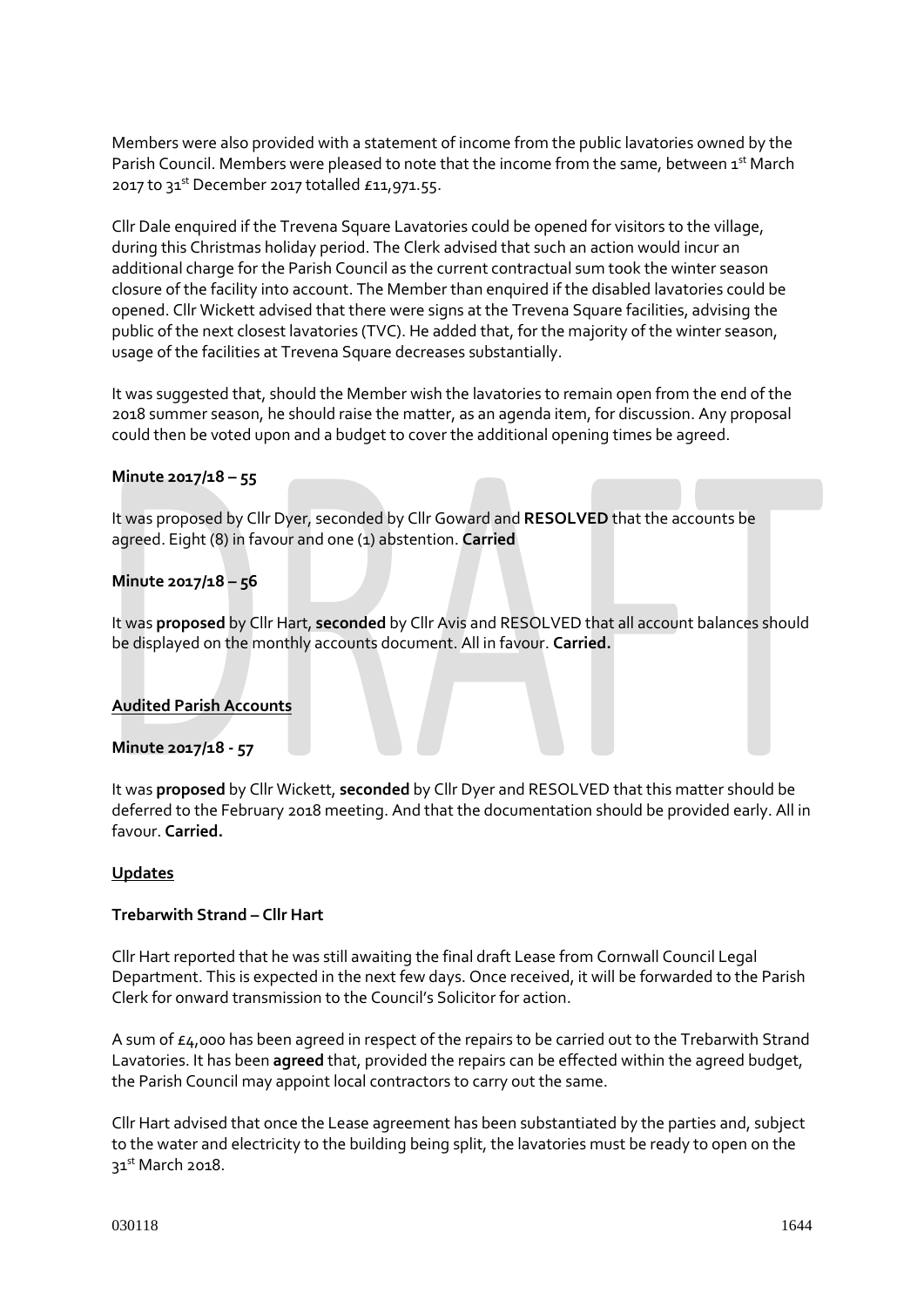#### **Quarry Planning – Clerk**

No response has been received from Cornwall Council. Cllr Jordan to follow up.

#### **Christmas Lights Storage – Cllr Hart**

Cllr Hart has obtained approximate costs for replacement storage for the Christmas lights. He suggested that an appropriate concrete unit (8 ft.  $x$  14 ft.) would cost in the region of  $\epsilon$ 3,000 and a wooden structure approximately £1,800. He intends to research the cost of larger units and containers.

#### **Formation of Sub-Committees**

Cllr Hart raised the matter of the formation of Parish Council sub-committees to address specific issues and project work as it arises. It was **agreed** that the Clerk would research sub-committee models and distribute proposals to Members.

#### **Minute 2017/18 - 58**

It was **proposed** by Cllr Hart, **seconded** by Cllr Lewis and RESOLVED that three Parish Council subcommittees would be established to address issues relating to:

- Planning;
- Projects and;
- Christmas Lights

All Members in favour. **Carried**

#### **Christmas Lights Group**

Cllr Hart requested the permission of the Members to organize a meeting to discuss the ongoing management/ provision of Christmas Lighting in the village. A group of villagers met on two occasions, prior to Christmas 2017, to attempt to address the issue. The proposed meeting is to be undertaken in conjunction with the members of the existing Christmas Lights Committee, which is a sub-committee of the Parish Council.

#### **Minute 2017/18 - 59**

It was **proposed** by Cllr Hart, **seconded** by Cllr Dyer and RESOLVED that Cllr Hart should be granted permission to organize a meeting in to address the matter of the on-going provision of Christmas lighting in the village. All in favour. **Carried.**

#### **Re-consecration of St. Paul the Apostle RC Church, Tintagel**

Cllr Dyer requested the permission of the Parish Council to represent that body at the  $50<sup>th</sup>$ anniversary and re- consecration of the Church of St. Paul the Apostle on Sunday 28<sup>th</sup> January 2018.

#### **Minute 2017/18 – 60**

It was **proposed** by Cllr Wickett, **seconded** by Cllr Hart and RESOLVED that Cllr Dyer should represent the Parish Council at the event. Unanimous. **Carried.**